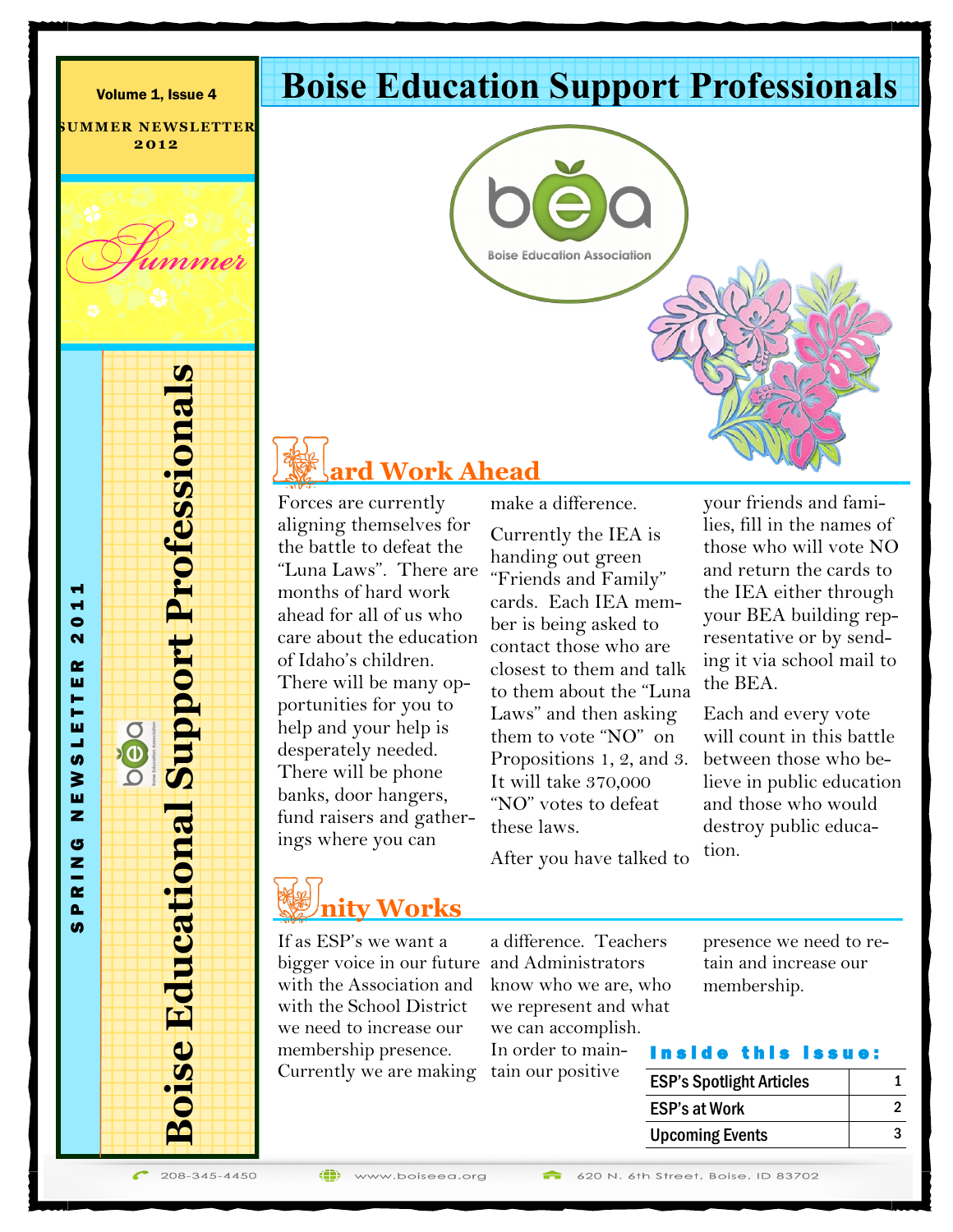

### **SP Quilt Raffle**

Just a reminder that the ESP Steering committee is sponsoring a Quilt Raffle with all the proceeds worth of raffle tickets. We now going to Reel Recovery, a nonprofit organization that sponsor fly-fishing retreats for men with cancer. The quilt was made by ESP Steering Committee member Kathy Pierce.

On January 13 and 14 we took the tee selling raffle quilt to the Western Idaho Fly-Fishing Expo which was held at the Idaho Expo in Garden City. Reel Recovery had an informational booth there, where we hoped the quilt would help attract people to the booth. It worked beyond our expectations. We displayed it over a table and it drew the folks in like cops to donuts.



How would you like a vacation in SEATTLE, with someone else picking up the bill? Would you rather have a new iPad? You have a chance to win one of these great prizes when you fill out your BEA membership update form by May 14. All new and continuing mem-

and Saturday. During that time span we sold just over \$400 dollars have over \$600 dollars sold.

We now have people who are not even affiliated with the ESP Steering committickets because they want to help Reel Recovery and they believe

The quilt was displayed on Friday ESP member. She is selling them to in the cause. There is a woman whose husband is a cancer survivor and was a participant at a retreat; she is selling them in Challis, Idaho. And another who works at the Boise Co-Op, whose parent is an

her fellow employees. We have several ESP members selling them in their buildings and we hope to get more out to your building in the coming weeks.



Time is growing short for the sale of quilt raffle tickets to benefit "REEL Recovery". The drawing will be held the weekend before Fathers Day, on June 9<sup>th</sup>. If you would like raffle tickets to

sell or if you would like the quilt to visit an event at your school you should contact Chris Moore. [Chris.Moore@boiseschools.org](mailto:Chris.Moore@boiseschools.org) or call Hillside Junior High at 854-5120.

bers need to fill out the membership form and state whether you are new or continuing. In addition to these great prizes there will be drawings for numerous gift cards from such places as Barnes & Nobel, Starbucks, Moxie Java, and several restaurants. The drawing

will take place during Rep Council on May 21, 2012.

Big plans are being made for ESP's in the coming year. Don't miss out!

## **hy Not?**

Are you looking for a way to get involved with other ESP's? Would every day? you like the chance to make a difference in the working conditions of your fellow ESP's? Would you like to meet ESP's who are committed (and probably should be

committed) to making a difference

If you can answer yes to any of these questions, you need to become part of the BEA/ESP Steering committee. This is a group of

(iii) www.boiseea.org

dedicated ESP's who are working hard for you and would like you to join them.

If you are interested, contact any member of the Steering Committee or call the BEA

BOISE EDUCATIONAL SUPPORT PROFESSIONALS VOLUME 1, ISSUE 3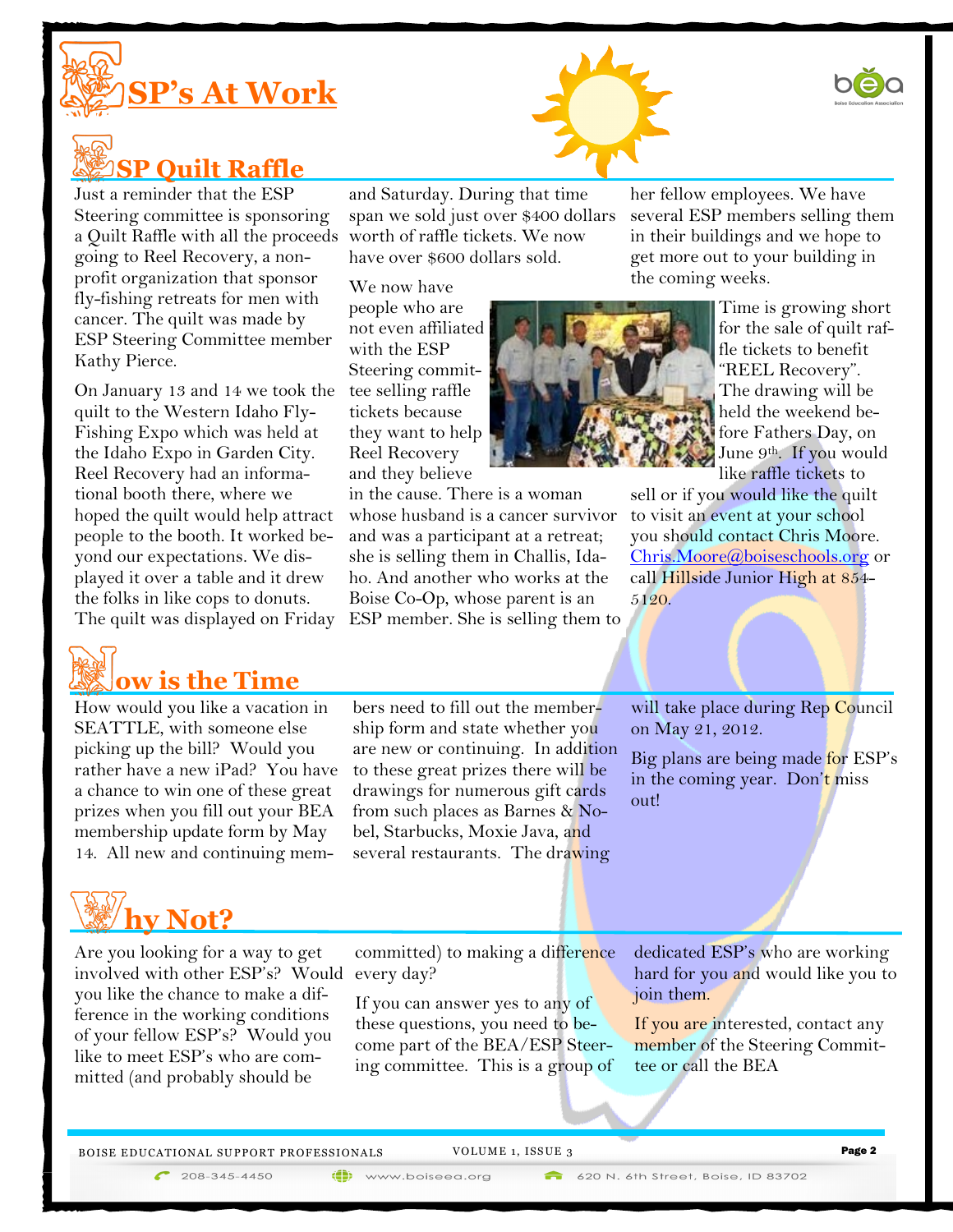

## **oise Schools Levy Thank You**

would like to thank all of the Educational Support Professionals for

The BEA/ESP Steering committee their tireless efforts on behalf of the with an unbelievable 71 +% of the suppl3emental levy. With your hard work you helped pass the levy selves on the back. Well done! vote. Congratulations, pat your-



During this past legislative session, Northern and Southern Idaho to a bill was proposed to the State Senate Legislative Education Committee that would have significantly changed our legal grievance rights. Senate bill 1297 sought to take away our right to any redress under state law if we failed to file a grievance within 6 working days of an incident.

Members of the BEA/ESP Steering committee joined with IEA/ ESP members from Meridian,

testify before the committee. IEA attorney, Paul Stark, testified and questioned the legality of the proposed bill. ESP members testified as to the adverse effect such a bill would have on the working lives of the average ESP.

Following the testimony the Education Committee members voted to send the bill to the State Attorney General for a legal opinion. The bill did not come back from

the Attorney General's office prior to the end of the Legislature.

The bill was proposed by the Idaho School Board Association and the Idaho Association of Administrators. These groups stated that they felt it unfair that classified employees had better grievance rights than did the certified employees did. The IEA will be working with these two groups prior to the next legislative session to address their concerns.